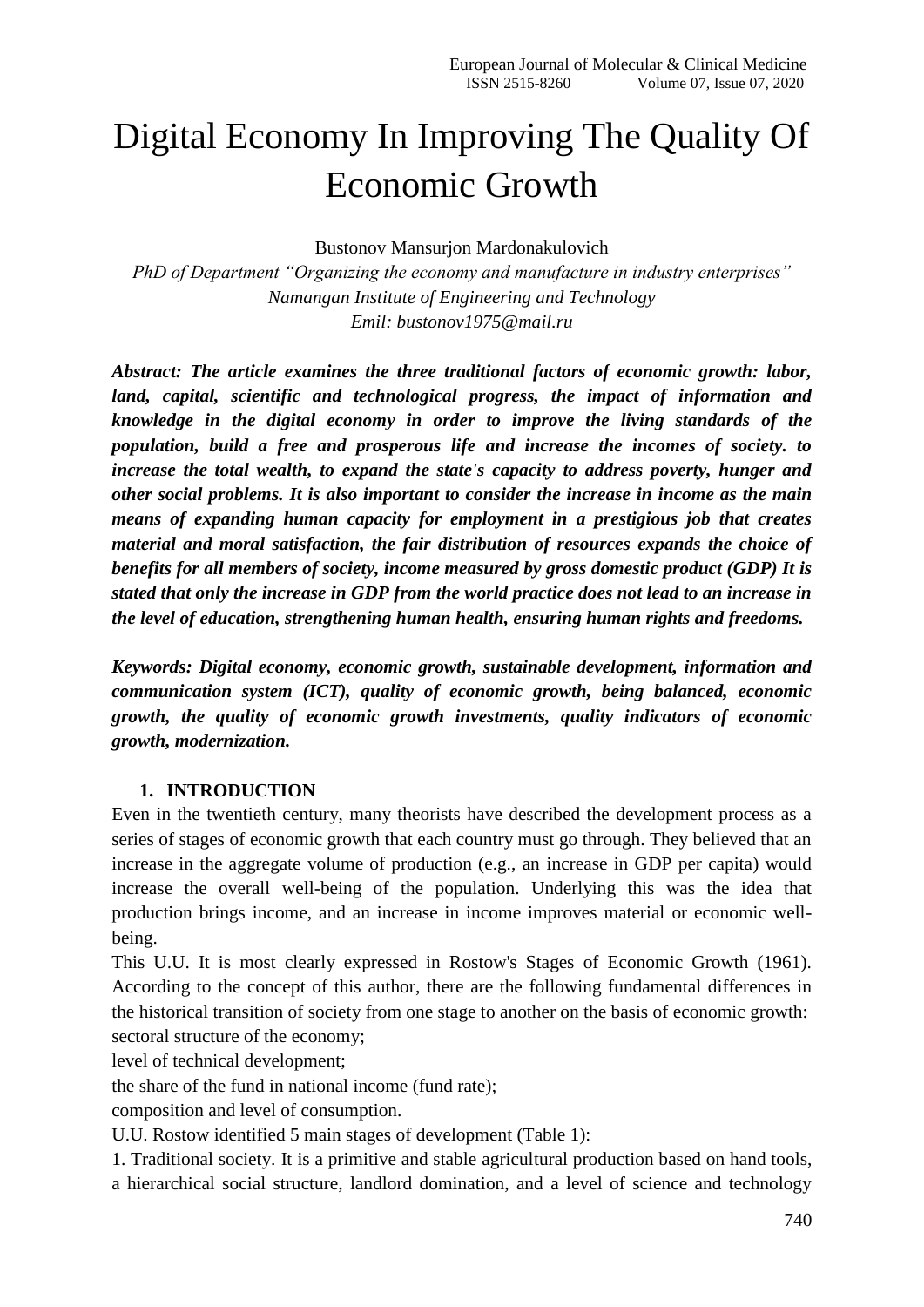typical of the pre-Newtonian era. At this stage, incomes have declined due to limited opportunities for the development of productive forces, on the one hand, low economic growth rates, on the other hand, high birth rates. This was followed by features that stabilized the population and income. At this stage, there were no practical conditions for expanding the reproduction of the national product.

2. Transition society or "flight preparation". This stage has led to a sharp increase in economic growth. At this time, new technologies began to be used in production, capital inflows increased, a "new category of entrepreneurs" emerged, and a centralized state was formed. At this stage, as a result of the introduction of scientific advances in production, economic growth has accelerated, communications and international trade have developed, and investment in agriculture and mining has increased.

| <b>Indicators</b> | The main types of economic development |                                     |              |                |                                                |
|-------------------|----------------------------------------|-------------------------------------|--------------|----------------|------------------------------------------------|
|                   | <b>Traditional</b><br>society          | <b>Transition</b><br><b>Society</b> | "Flight"     | "Maturity"     | "The<br>period<br>of high mass<br>consumption" |
| Validity          | 1770-1830                              | 1830-1880                           | 1880-1930    | 1930-1980      | Since 1980                                     |
| period (year)     |                                        |                                     |              |                |                                                |
| Decisive          | Textile                                | <b>Steam</b>                        | Electric     | Internal       | Micro-                                         |
| of<br>factors     | machines                               | engine-wire                         | motor, steel | combustion     | electronics                                    |
| production        |                                        |                                     |              | engine-wire,   |                                                |
|                   |                                        |                                     |              | oil            |                                                |
| Leading           | Textile                                | Machinery,                          | Electrical   | Automotive,    | Electronics                                    |
| networks          | industry                               | coal industry                       | engineering, | oil extraction | industry,                                      |
|                   |                                        |                                     | steel        | and refining   | software                                       |
|                   |                                        |                                     | production   |                |                                                |
| Leading           | United                                 | United                              | Germany,     | USA,           | USA,<br>Japan,                                 |
| countries         | Kingdom,                               | Kingdom,                            | United       | Western        | Western                                        |
|                   | France                                 | France                              | Kingdom      | Europe,        | Europe                                         |
|                   |                                        |                                     |              | Japan          |                                                |

# Table 1 Stages of economic development of U.U. Rostow

Countries around the world are generally considered to be at the following stages in terms of their level of development:

in the advanced stage of economic development before industrial development. At this stage, the main driving force of economic development is the agricultural sector of the economy; at the stage of industrial development of economic development. The basis of this stage is the

development of industrial production and science and technology;

in the post-industrial stage of economic development. At this stage, high-capacity industries, including information technology, are of paramount importance.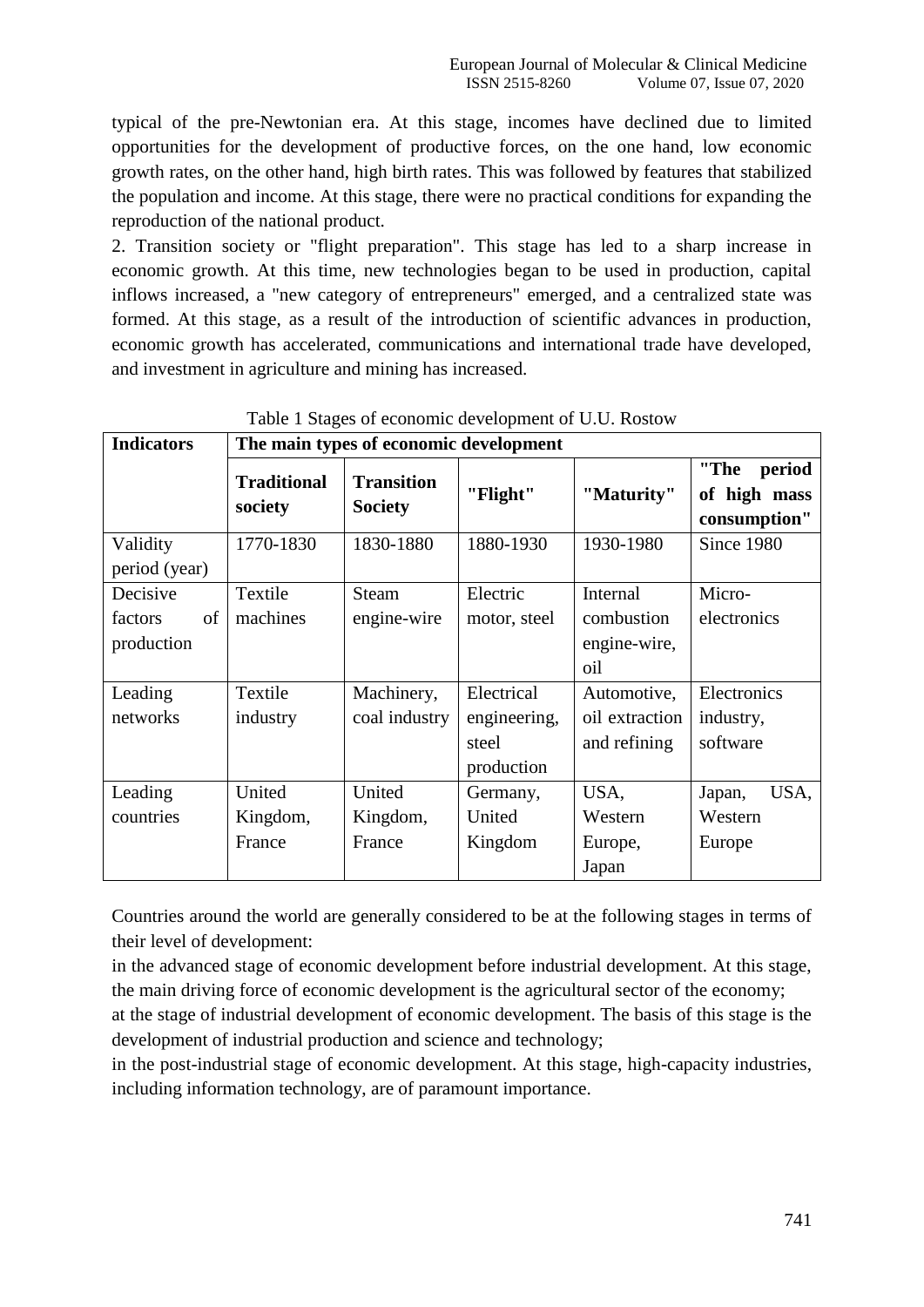#### **2. MATERIALS AND METHODS**

The study used comparative economic analysis, sample observations, statistical and multidimensional methods of econometric analysis, multivariate analysis

#### **3. LITERATURE REVIEW**

The study of the relationship between economic growth and development directions is typical for economists of various schools and individual researchers. The interconnection of dynamics and economic growth rates was studied by J. Schumpeter [1], and F. Liszt [2] considered the problem of state policy of stimulating national development. Institutional economists, developing J. Schumpeter's approach, noted the important role of the technological factor in economic growth, described the relationship between basic technologies and the nature of the economic development of society. The technical and economic aspects of the development of the economy are devoted to the work of T. Veblen [3], J. K. Gelbraith [4], J. Dosi [5], N. Clark, S. Perez-Perez, J. Hodgson, K. Aires, K. Yuma in the framework of the "mainstream". Theoretical and practical aspects of economic growth were investigated by J. M. Keynes, E. Domar, R. Harrod, R. Solow, J. Tobin, E. Phelps.

For transition economies, the contributions of L. Abalkin, V. Bokov, M. Bunkin, S. Glazyev, T. Koichuev, A. Koshanov, V. Kushlin, K. Mikulsky, R. Rakhimov, and O. Sabden made a significant contribution to the study of the problem. , A. Spitsina, A. Tatarkina, E. Yasina, etc.

In Uzbekistan, various aspects of economic growth are reflected in the scientific works of I.I. Iskandarova, A.M. Kadyrova, N.M. Makhmudova, A.F. Rasuleva, G.K. Saidova, S.V. Chepelya, I.S. Tukhlieva, T.Sh. Shodieva, M.M. Irmatova, D.V. Trostyansky and others

The problems of achieving the economic development of independent states during the transition period in domestic and foreign literature received wide coverage. However, due to the complexity of the problems being solved, these attempts do not yet contain unambiguous solutions for managing the business in the new conditions.

A number of questions remain in the position of measures that reflect only certain stages in the cyclical development of advanced states, but they did not concern transition economies, while others proceed from the national and social characteristics of individual CIS countries and do not provide answers to the most important problems of the quality of economic growth of transformation systems.

Important aspects of this problem, and in particular, the content of the quality of economic growth, the relationship between the quality of growth and economic development, the determination of the priorities of state policy regarding the problem of optimal growth, etc. remain insufficiently studied.

# **4. RESULTS**

Econometric modeling of the economy is complex not only in organizational and technical terms, but also in their methodological and theoretical aspects. The creation of a new concept based on international standards requires the effective use of existing practice, the critical study and development of proposals for its modernization, forecasting. Much attention is paid to the method of correlation and regression analysis at the time of construction of statistical models representing the evaluation between events.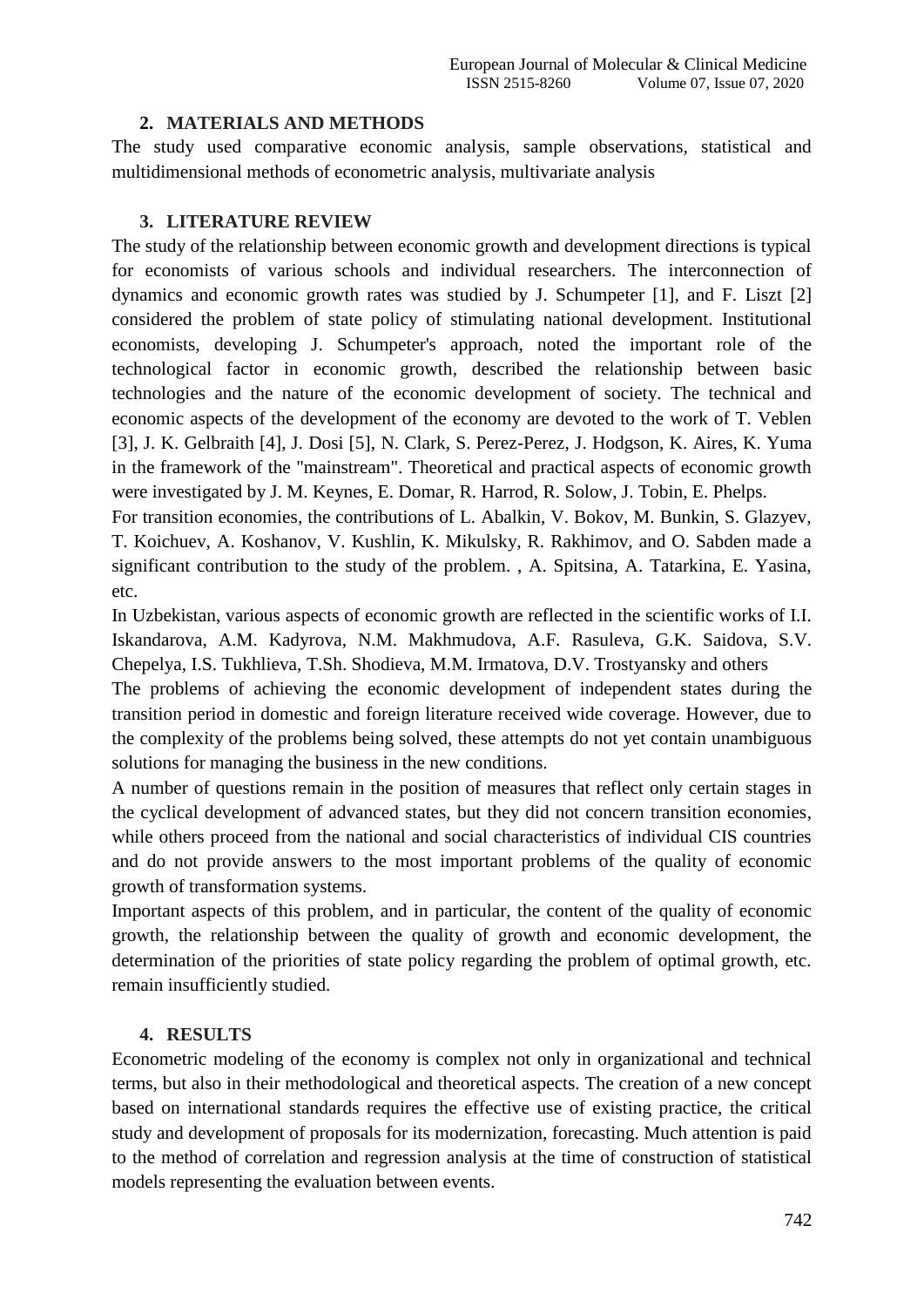The method of correlation and regression analysis is carried out on the basis of direct econometric modeling, and its stages are as follows:

identification of economic variables of the model in the formation of the research goal (analysis of the research object, forecasting, imitation of development, management decision, etc.);

analysis of the studied economic phenomenon, formation of information known before modeling;

the type of economic model is determined, the interrelationships between the variables are expressed mathematically, the initial conditions and constraints of the model are expressed, and, of course, the necessary statistical information is collected during these stages. The model is statistically analyzed, the quality of its parameters is evaluated. The validity of the model is checked, and the extent to which the structured model fits into a real economic event is determined.

Accordingly, in the study we aimed to use an unconventional method in the implementation of econometric modeling and forecasting of macroeconomic indicators that ensure sustainable economic development, primarily based on current demand (taking into account the impact of the pandemic on the economy). To do this, it is expedient to look at the econometric model of the impact on the gross domestic product of the Republic of Uzbekistan - Y, total income - X1, emissions - X2, investment in fixed assets - X3 and the number of jobs in the economy - X4. In this case, first of all, the correlation between the selected factors and their outcome factor is determined (Table 2).

Table 2 Correlation coefficient between the gross domestic product of the Republic of Uzbekistan and selected factors

|                |          | Χl       | X2       | X3       | X4 |
|----------------|----------|----------|----------|----------|----|
| <b>YIM</b>     |          |          |          |          |    |
| X1             | 0,994268 |          |          |          |    |
| X <sub>2</sub> | 0,715102 | 0,553242 |          |          |    |
| X <sub>3</sub> | 0,923653 | 0,719142 | 0,056988 |          |    |
| X4             | 0,837416 | 0,664469 | 0,560006 | 0,629314 |    |

From the data in Table 2, it can be seen that the factors selected with the outcome factor  $(r_{Y,X1}=0.9943; r_{Y,X2}=0.77151; r_{Y,X3}=0.9237$  and  $r_{Y,X4}=0.8374$  was found to be strongly associated with and there was no multicollinearity between the interaction factors. According to the results, the factors were selected correctly relative to the outcome factor.

Now it makes sense to determine this regression equation using the currently popular Eviews program. This is because it is also convenient to work in this program and also shows whether the defined equation is adequate by allowing the equation to be tested on the basis of several criteria at the same time (Table 3).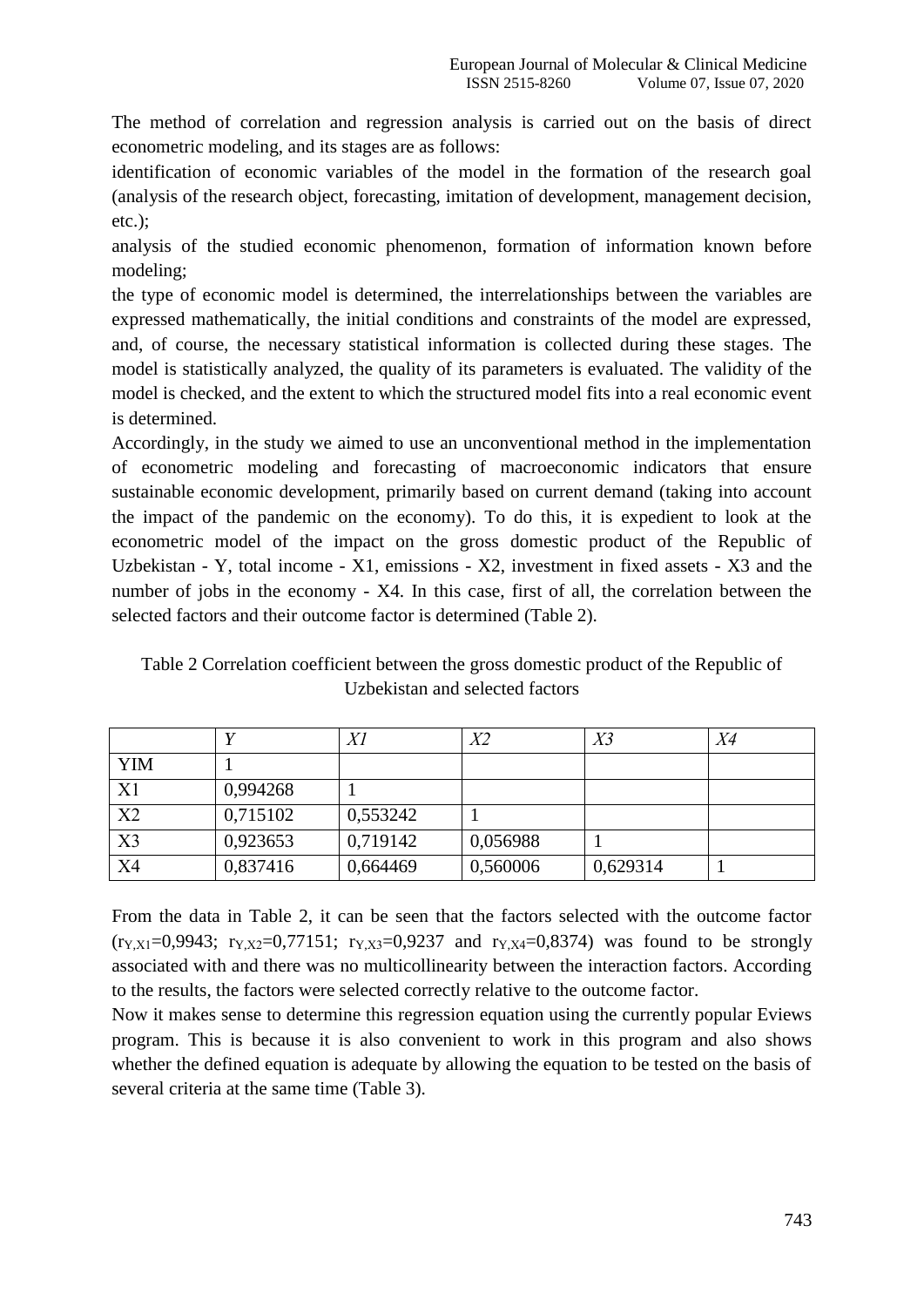| Table 3. The regression equation between the gross domestic product of the Republic of |  |
|----------------------------------------------------------------------------------------|--|
| Uzbekistan and the selected factors and its verification by criteria                   |  |

| Dependent Variable: YIM      |  |  |  |  |
|------------------------------|--|--|--|--|
| Method: Least Squares        |  |  |  |  |
| Date: $05/04/20$ Time: 16:56 |  |  |  |  |
| Sample: 2010 2019            |  |  |  |  |
| Included observations: 10    |  |  |  |  |

| Variable    | Coefficient | Std. Error | t-Statistic                 | Prob.  |
|-------------|-------------|------------|-----------------------------|--------|
|             |             |            | $t_{\text{waq}} = 2,262157$ |        |
| X1          | 0,982808    | 0,300244   | 3,273364                    | 0.0219 |
| X2          | $-17,3884$  | 49,46768   | $-0,35151$                  | 0.0324 |
| X3          | 0,729039    | 0,36063    | 2,021571                    | 0.0992 |
| X4          | 0,059217    | 0,024881   | 2,380017                    | 0.0039 |
| $\mathbf C$ | 10459,36    | 2314,3     | 4,519449                    | 0.0406 |

| R-squared                 | 0.996006     | Mean dependent var          | 228663.8 |
|---------------------------|--------------|-----------------------------|----------|
| <b>Adjusted R-squared</b> | 0.992810     | S.D. dependent var          | 141655.6 |
| S.E. of regression        | 12011.26     | Akaike info criterion       | 21.93193 |
| Sum squared resid         | $7.21E + 08$ | Schwarz criterion           | 22.08322 |
| Log likelihood            | $-104.6596$  | Hannan-Quinn criter.        | 21.76596 |
| F-statistic               | 311.6988     | Durbin-Watson stat          | 2.042282 |
| Prob(F-statistic)         | 0.000004     | $F_{\text{waq}} = 5,192168$ |          |

Based on the data in Table 3, we first focus on the values of the regression equation on the t-Statistic column to verify the significance of the parameters,  $\alpha=0.05$  and df=9 when t<sub>tab</sub>= 2,2622 from equality t<sub>tab</sub>  $>t_{X2}=-0.35151$  and t<sub>tab</sub>  $>t_{X3}=2.0216$  because t<sub>tab</sub>  $<$  t <sub>account</sub> since the condition is not met, these parameters are insignificant. To make sure of this, it would be appropriate to check with both MAPE and TIC criteria (Figure 1).



Figure 1. Test results using MAPE and TIC criteria.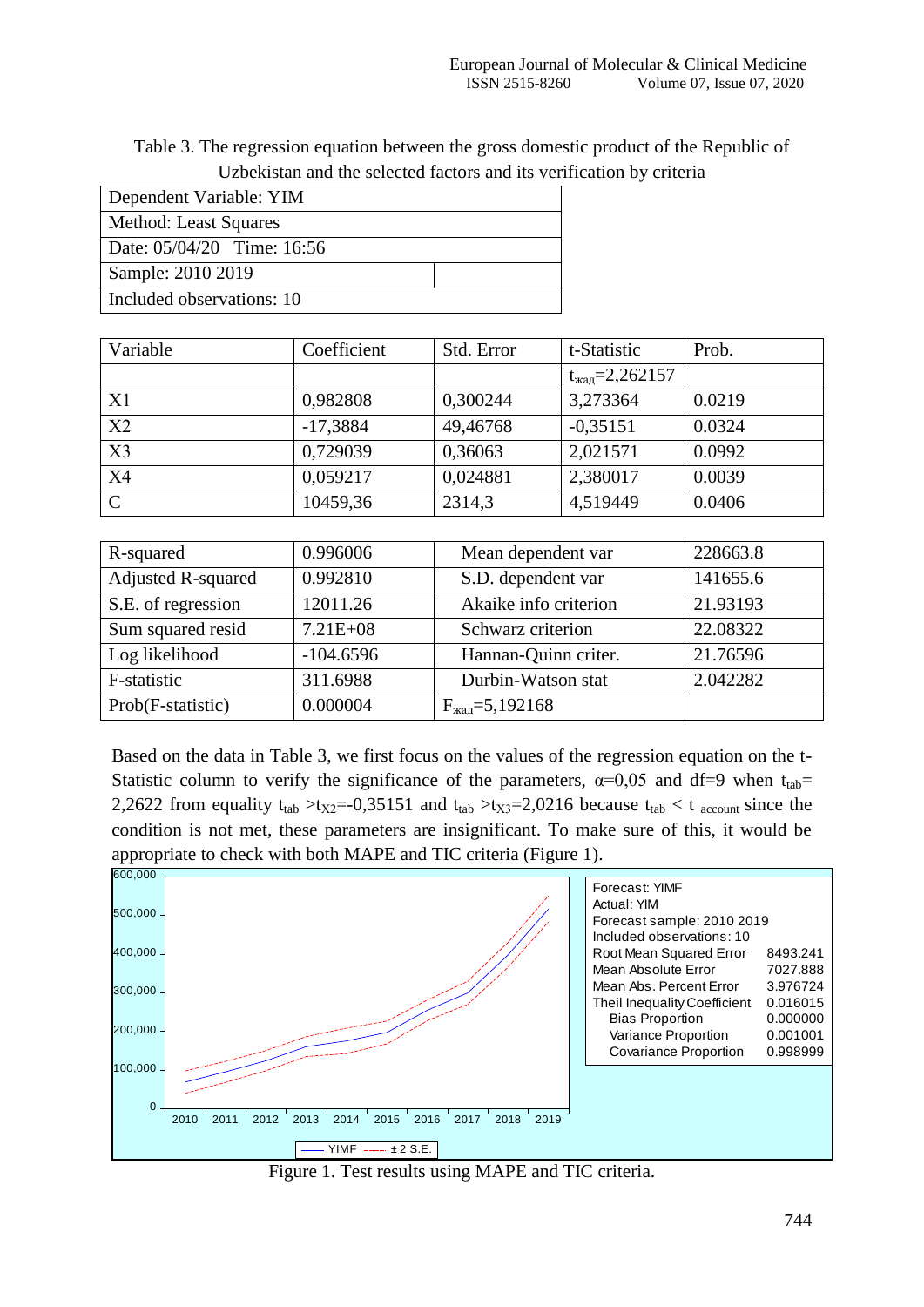Average absolute percentage error *(Mean Absolute Percentage Error-MAPE)* according to the criterion, *MAPE* <10% - the forecast accuracy is high,  $10\%$  < *MAPE* < 20% the accuracy of the forecast is good,  $20\% < M_{\odot} < 50\%$  - The accuracy of the forecast is satisfactory as well  $MAPE > 50\%$  - the accuracy of the forecast is unsatisfactory/ Tayl coefficient (TIC)  $0 \leq TIC \leq 1$  varies in range. As a result, MAPE=3,976<10 and Tayl coefficient (TIC) 0<TIC=0,016<1 The forecast accuracy is high and all the selected parameters are important.

Now it is necessary to check the significance of the regression equation by the Fisher criterion.  $\alpha=0.05$ ; k1=4 and k2=5 when Ftab= 5,192168 which is determined from the equation Fhis  $= 311.6988$  according to the condition Fjad  $\le$ Fhis

Estimation Command:

========================= LS Y Х1 Х2 Х3 Х4 C

Estimation Equation:

 $YIM = C(1)*X1 + C(2)*X2 + C(3)*X3 + C(4)*X4 + C(5)$ 

Substituted Coefficients:

==========================

==========================

 $Y = 0.982808*X1 - 17.3883760932*X2 + 0.729039012512*X3 + 0.059217*X4 + 10459.36$ 

Y=0,98\*X1-17,4\*X2+0,73\*X3+0,06\*X4+10459,4 **(1)**

Since the (1) -regression equation is significant and DW =  $2.042282$ , there is no autocorrelation. Hence, according to the values and conditions of the measurable criterion examined, equation (1) -regression is reliable and adequate.

If we give an economic interpretation of the regression equation, if we increase the total income of the population by 100% of the investment in fixed assets and the number of jobs in the economy, the country's GDP can increase by 98%, 73% and 6%, respectively. However, it should be noted that in the current conditions of the Republic of Uzbekistan, this figure is significant, allowing to increase the GDP by 17.4 units by reducing emissions by 1 ton.

It is necessary to have tables and graphs of assessment of the forecast quality of each indicator, the ability to visually compare the number of missed indicators, the full range of forecast indicators, the results of monitoring balance ratios, the results of monitoring the range of individual values of each indicator.

We perform a multi-factor forecast of gross domestic product on model (1). For this

Y=0,98\*X1-17,4\*X2+0,73\*X3+0,06\*X4+10459,4 **(1)**

The system of equations is used, depending on the time of each of the factors in equation (1): X1=-30795+37547,8\*t;

X2=713,3+15,9\*t;

X3=24894,4+19876,4\*t;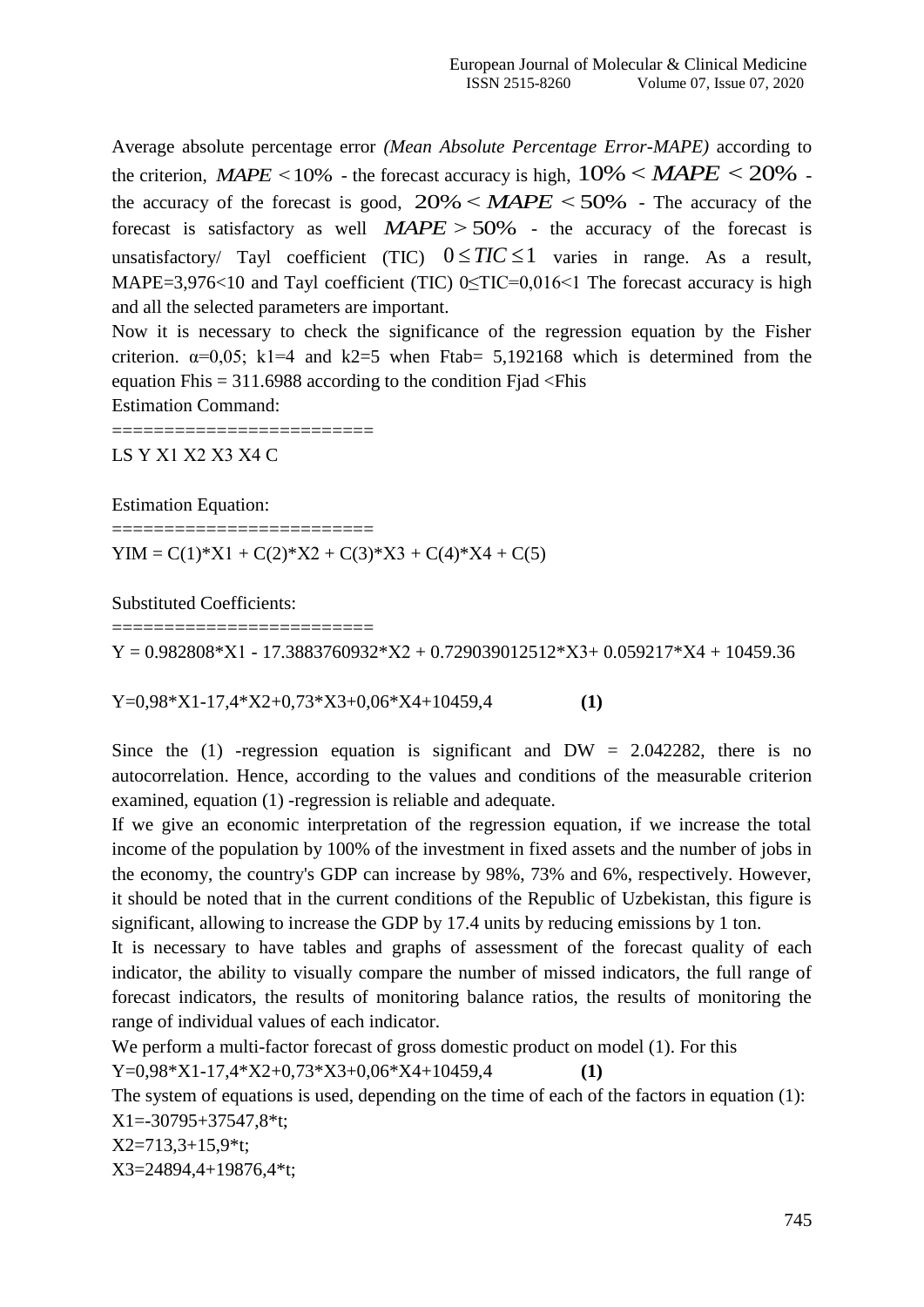#### X4=11282,6+205,6\*t.

|        | GDP,<br>billion sum | income<br>Total<br>of<br>the<br>population,<br>billion soums | Pollutants<br>released into the<br>atmosphere,<br>thousand tons | Fixed<br>capital<br>investments<br>(in<br>current<br>billion<br>prices,<br>soums) | Number<br>of<br>employees<br>in<br>the economy<br>(thousand<br>people) |
|--------|---------------------|--------------------------------------------------------------|-----------------------------------------------------------------|-----------------------------------------------------------------------------------|------------------------------------------------------------------------|
| 2020й. | 511838,1            | 382230,8                                                     | 888,2                                                           | 193746,0                                                                          | 13544,2                                                                |
| 2021й. | 562880,4            | 419778,6                                                     | 904,1                                                           | 213622,4                                                                          | 13749,8                                                                |
| 2022й. | 613922,7            | 457326,4                                                     | 920,0                                                           | 233498,8                                                                          | 13955,4                                                                |
| 2023й. | 664965,0            | 494874,2                                                     | 935,9                                                           | 253375,2                                                                          | 14161,0                                                                |
| 2024й. | 716007,3            | 532422,0                                                     | 951,8                                                           | 273251,6                                                                          | 14366,6                                                                |
| 2025й. | 767049,6            | 569969,8                                                     | 967,7                                                           | 293128,0                                                                          | 14572,2                                                                |

Table 4 Multifactor forecast of the gross domestic product of the Republic of Uzbekistan

Source: Author's calculation based on the data of the State Statistics Committee of the Republic of Uzbekistan

According to the table, the gross domestic product of the Republic of Uzbekistan in 2025 will increase by 33.3% compared to 2020 and will amount to 767049.6 billion soums. soums. This, of course, is due to changes in the factors seen. In 2025, compared to the base year, the total income of the population increased by 32.9%, emissions by 8.2%, fixed capital investment by 33.9% and the number of jobs in the economy by 7.1%. 569969.8 bln. soums, 967.7 tons, investments in fixed assets amounted to 293128.0 bln. soums and the number of jobs in the economy will reach 14572.2 thousand people.

# **5. DISCUSSIONS**

Experts understand that the digital economy understands that it can contribute to economic growth and sustainable development, but not all countries in the world can move in the same direction at the same pace. After analyzing digital changes in 50 countries, which account for 90 percent of global gross domestic product and 78 percent of the world's population, Huawey compiled the 2016 Global Connectivity Index.

| Table 5 Huawey 2016 global connectivity index [] |  |
|--------------------------------------------------|--|
|--------------------------------------------------|--|

| Distribution of individual countries by groups |                 |                  |  |  |
|------------------------------------------------|-----------------|------------------|--|--|
| <b>Management</b>                              | <b>Flexible</b> | <b>Beginners</b> |  |  |
| <b>United States</b>                           | China           | Nigeria          |  |  |
| Singapore                                      | Russia          | Bangladesh       |  |  |
| Sweden                                         | <b>Brazil</b>   | Pakistan         |  |  |

In the table above, the first group was led by the United States, Singapore and Sweden. Among the second group are China (23rd place), Russia (26th place) and Brazil (30th place). At the end of the ranking and we can see that the third group is occupied by Nigeria, Bangladesh and Pakistan.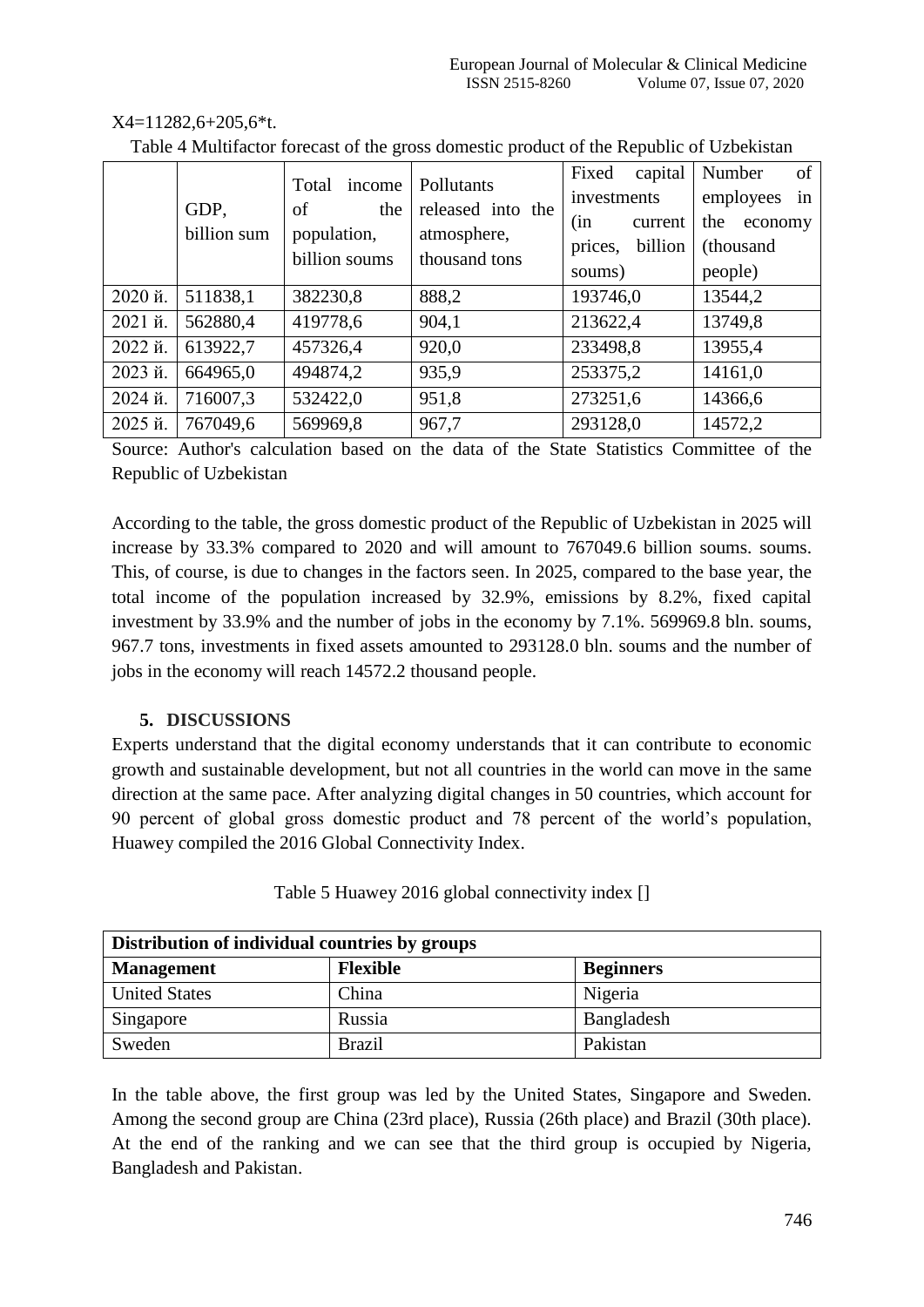Expanding access to open and global Internet will increase economic growth, create new jobs, and boost e-commerce opportunities. Such incentives may be facilitated by special measures taken by governments at the national and international levels.

Uzbekistan is also working to introduce a digital economy. In particular, Uzbek scientists say: "Great work is being done in our country to develop the digital economy .... In the digital economy, digital data is a key element of production in all socio-economic spheres, and the gradual transition to such an economic system It will increase, create new jobs, promote rapid economic growth and ensure national independence. ".

However, in the process of introducing the digital economy, special attention should be paid to the following:

trade barriers;

protection of personal data;

transmitted data;

new risks associated with payment mechanisms.

The concept of socio-economic development of Uzbekistan until 2030 includes ensuring macroeconomic stability and sustainable economic growth, increasing the competitiveness of sectors, investment and export potential, creating favorable conditions for business development and protection, reducing labor market tensions, income growth and poverty. shortening is implied.

Stable high rates of economic growth, regular revision of wages, pensions, stipends and benefits ensure an increase in incomes and improved quality of life. This is reflected in the fact that the per capita standard of living has increased significantly.

It is noteworthy that today the digital economy as a new industrial complex is a rapidly growing part of the global economy in the traditional sense, and the development of new technologies in recent years has led to the emergence of huge markets for mobile communications, Internet services, online gaming industry and more. On the other hand, new technologies have a changing impact on some aspects of the activities of established business entities, which mainly consist of the replacement of tax mechanisms with digital elements, as well as modernization (e.g., existing software).

It should also be noted that the growth of the digital economy is associated with the development, improvement and growth of a number of markets that are directly related to digital and mobile technologies.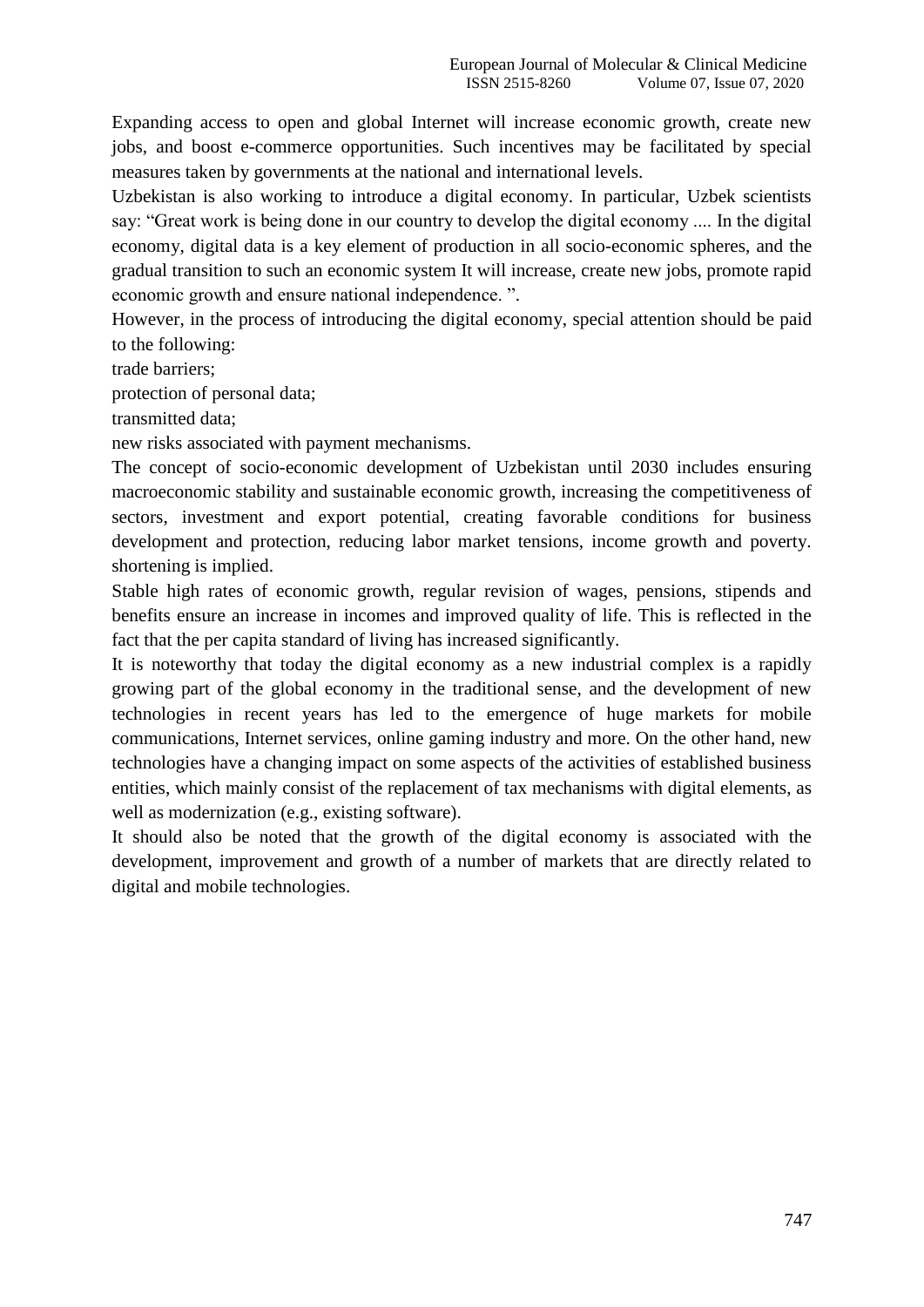

Figure 2. Markets related to the digital economy

The production of new knowledge, the harmonization of digital economic activity with traditional will become a new economic force and therefore requires special attention. At the same time, despite the existing potential, it is necessary to create a qualitatively new mechanism to ensure the potential and real potential of Uzbekistan in ensuring high rates of economic growth to take advantage of the development of the national economy. Of course, this process also has its own shortcomings and problems. Among the important problems in the development of new strategic directions, their economic aspects are not sufficiently studied, in this regard, the priorities of the quality of economic growth, its indicators and the use of econometric models in forecasting practice are appropriate.

# **6. CONCLUSIONS**

The main task of economic change in the Republic of Uzbekistan is to implement structural changes and sustainable economic growth, taking into account the competitive advantages of the republic. In this regard, it is necessary not only to ensure high growth rates, but also to ensure a qualitative change in favor of the processing industries in the economy, which means the need to look for new sources of growth. Including:

growth of non-primary export and import substitution products;

development of new sectors of the economy and expansion of the field of innovation;

implementation of priorities such as improving the investment climate and expanding investment attraction;

The study of the problems of sustainable and high-quality economic growth and ways to overcome them is relevant, first of all, for countries with low economic structure, especially Uzbekistan.

Building a new economic system requires, on the one hand, the traditional factors of economic growth - the accumulation of material resources, natural increase in the number of able-bodied people, technological progress and productivity growth, on the other hand, an effective combination of human, natural and physical capital.

The most important factors determining the quality of economic growth in Uzbekistan are the beneficial effects of economic growth that meet certain criteria. At the same time, it is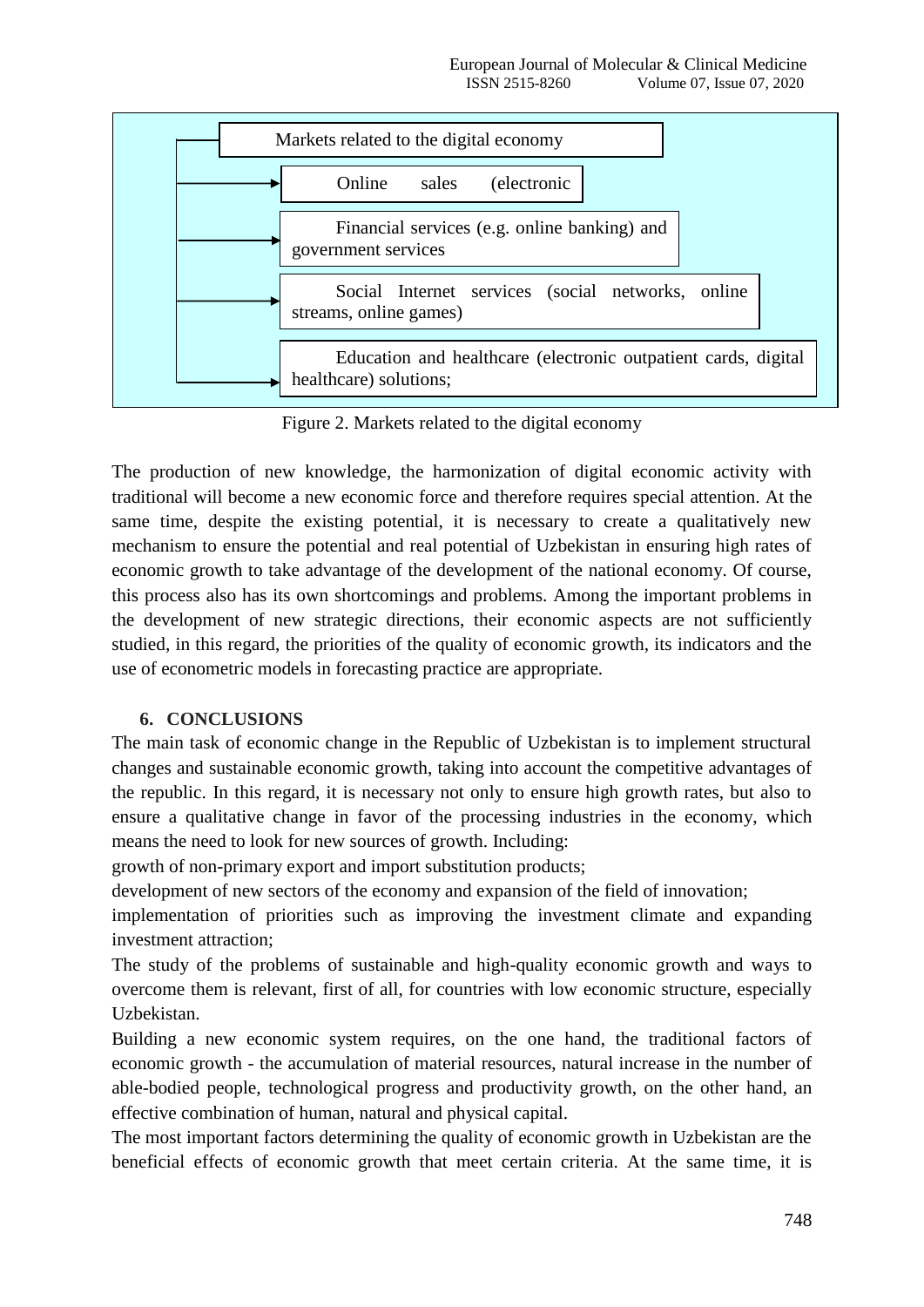recommended to take into account directly the growth of income consumed by the population and not left for the future in order to make calculations. In this regard, the transition of Uzbekistan to a digital economy will provide the necessary additions to improve and stabilize the quality of economic growth.

# **7. REFERENCES**

- [1] Bustonov M. M., Djumaniyazov Sh., Akhmedov J. Macroeconomic analysis of indicators of economic growth.// Exchange Expert. **–** Тashkent, 2010. **–** № 11-12, **–** P. 52.
- [2] Bustonov M. M. Prediction indicators of economic growth quality//market, money, credit. – Таshkent, 2010. **–** № 06,⌠157⌡ **–** P. 34
- [3] Bustonov M. M. Macroeconomic analysises of tendencies and legalities of stable economic growth// Taxpayer magazine. **–** Таshkent, 2010. **–** № 1 (11) **–** P. 19.
- [4] Bustonov M. M., Irmatov M. Economic growth quality condition of improving populations' living standards. //collection of lecture thesis of the republic academicpractical meeting namely "Perspectives of improving well-being of the people and progress of Uzbekistan in the condition of the world financial-economic crisis". – Tashkent, 2011. – P. 180/
- [5] Bustonov M. M. Theories and conditions of providing economic growth quality // collection of lecture thesis of the republic academic-practical meeting namely "main directions of providing macroeconomic proportionality and stable growth rates in economy". – Tashkent, 2011. – P. 144.
- [6] Bustonov M. M. Innovations are as economic growth quality// collection of lecture thesis of the republic academic-practical meeting namely "Strategy of modernizing economy: problems and passing ways to innovative development". Tashkent, 2011. – P. 38.
- [7] Bustonov M. M., Makhmudov N. Perspectives of developing micro business and providing its stable development//"Ideas for business" – cooperation between Tashkent State Economy University and BAT University in the sphere of "INSPIRE" scheme of the Britain consultation. Collection of lecture thesis of the international academicpractical meeting. – Tashkent, 2011. – P. 14.
- [8] Bustonov M. M. Conditions and perspectives of economic growth quality Ideas for business" – cooperation between Tashkent State Economy University and BAT University in the sphere of "INSPIRE" scheme of the Britain consultation. Collection of lecture thesis of the international academic-practical meeting. – Tashkent, 2011. – P. 103.
- [9] Bustonov M. M., Irmatov M. Main ways of increasing economic growth quality in Uzbekistan.// twenty fourth international Plexanov conference: collection of thesises of Russian Economy Academy named after G.V. Plexanov. **–** Moscow, 2011. **–** P. 153.
- [10] Bustonov M.M., The Firm Aspects and Conditions Providing the Qualities of Economic Growth in Uzbekistan // International Journal of Economic Theory and Application 2017; 4(4): 32-39 [http://www.aascit.org/journal/ijeta.](http://www.aascit.org/journal/ijeta)